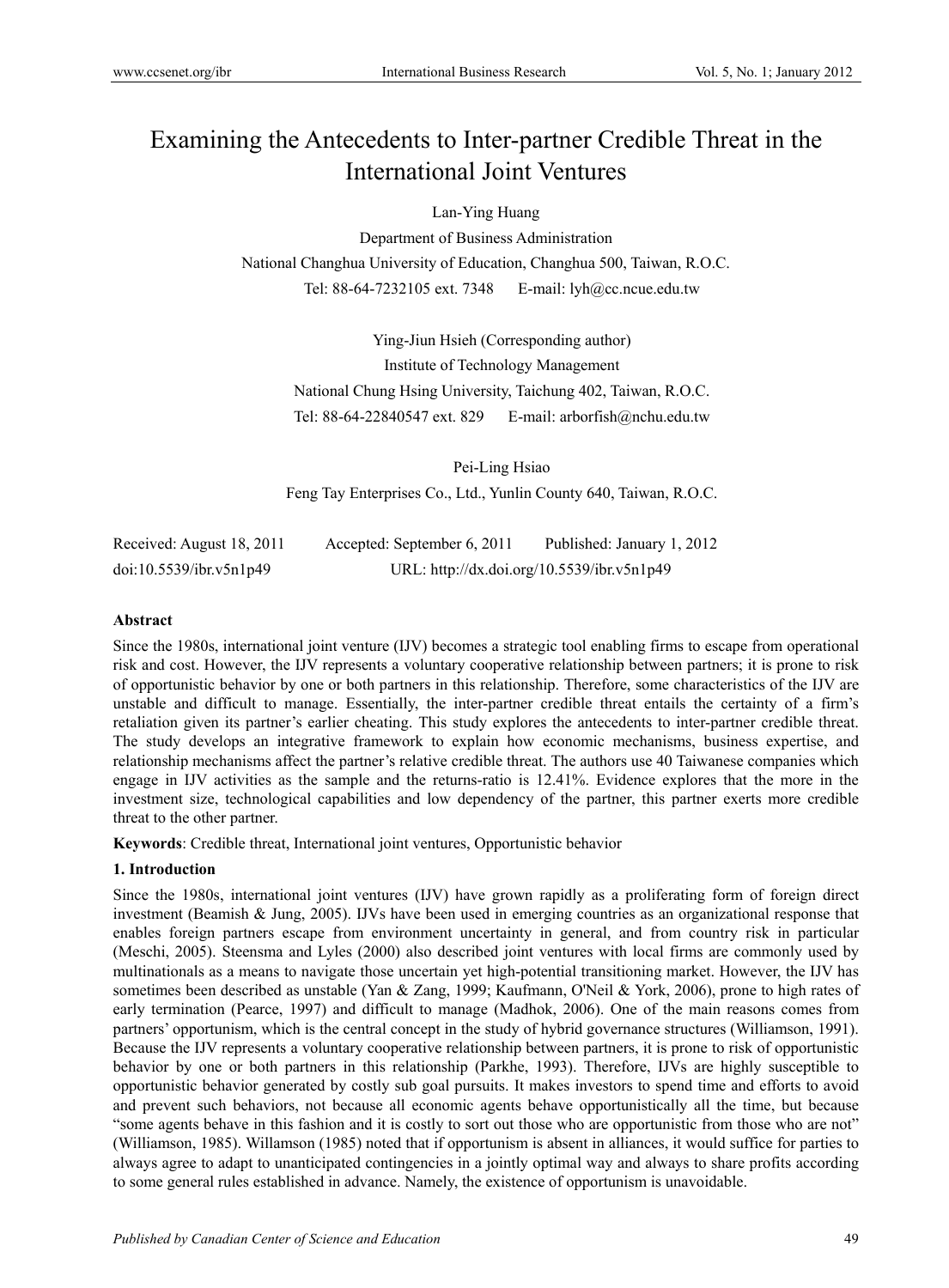Due to the existence of opportunism and instability of IJVs, several approaches are proposed to make partners cooperative; one of them is the invisible-hand approach (Friedman & Hechter, 1990). It is argued that the emergence of cooperation comes from spontaneous and voluntary actions of partners who share no common ends or values. Cooperation persists because it constitutes a self-enforcing equilibrium. Zhang and Rajagopalan (2002) argued that when self-enforcing equilibrium exists, partners do not have to control the alliances and they will stick to cooperation. They proposed the role of inter-partner credible threat, which means "the certainty of either partner's retaliation given the other partner's earlier cheating." Zhang and Rajagopalan (2002) concluded that when inter-partner credible threat exists in the IJV, partners can even prevent others' opportunistic behavioral without superfluous control. They further pointed out that inter-partner credible threat is the first order determinant of partners' relative payoffs, and partners' relative control is the second one. Kaufmann, O'Neil and York (2006) also indicated that the credible threat can reach extra-transactional dealings, decrease partners' bad behaviors and increase the likelihood of IJVs' survival.

Prior research only discussed the situations whether IJV partners can exert credible threat or not (Zhang & Rajagopalan, 2002; Kaufmann, O'Neil & York, 2006; Duan & Juma, 2007). This study argues that the exertion of credible threat is not absolute but rather varies with its sources. However, scholars have argued that resources between partners may not always balance (Yan & Gray, 1994) and the degree of partners' capabilities may vary (Lane, Salk & Lyles, 2001). Therefore, partners' relative resources and capacities may result in their relative credible threat. It is worth to know the determinants of the source of partners' relative credible threat and discuss if asymmetric source would cause asymmetric credible threat. This study provides an integrative framework to explore the antecedents, which include economic mechanism, organizational capabilities and the relationship mechanism between partners, to inter-partner credible threat in the IJV.

## **2. Literature Review of Credible Threat**

The concept of credible threat can be revealed from the prisoner's dilemma. In infinitely repeated prisoner's dilemma model, partners' strategies will be taken at *t* stage under the effect of *t-1* stage. Due to the self-protection and the retaliation ability of partners, both of them will learn to cooperate and the game will reach the cooperative equilibrium. The inter-partner credible threat is "the certainty in either partner's retaliation to the other partner's earlier cheatings" (Zhang & Rajagopalan, 2002). The transaction cost economic emphasizes on the use of internal organizational to preserve incentives to cooperate and share knowledge via controlling threats of opportunism (Sampson, 2004). Credible threat is one of the mechanisms to curb partners' opportunistic behavior and decrease related cost. As the concept of transaction cost theory, one's bounded rationality will limit his ability to cover all the possibilities in the contract. Incomplete contracting makes the firms vulnerable to the opportunistic behavior (Kaufmann, O'Neil & York, 2006). Then, the present of credible threat is one of the useful tools to prevent bad behavior of partners.

Bergen, Heide and Dutta (1998) identified credible threat as the condition that increases the partners' enforcement abilities and decrease the other partners' bad behaviors that are costly to be detected. They indicated that the presence of an alternative channel of distribution in distributor's area is one form of credible threat, which can help manufacturers enhance their abilities to avoid distributors from violating established distribution. Zhang and Rajagopalan (2002) described that the presence of inter-partner credible threat can help partners to control the alliance and receive the payoff they deserved without being cheated. They obtained empirical evidence from four IJVs in China and figured out several factors that influence partners' credible threat. Kaufmann, O'Neil and York (2006) identified three mechanism to influence the stability of joint venture, including legal, economic and relationship mechanism. Credible threat belongs to the economic mechanism. The contracts can not always contain the entire possible situations; therefore, credible threat can play the role of extra-transactional dealing to prevent potential opportunistic behavior. They recognized that stopping transactions would be the source of credible threat and further examined the positive effect of credible threat on the survival of joint venture. The partner can retaliate by terminating other transactions that may be worth even more to the original party to prevent other partners' bad behaviors.

Cooperation builds upon the credible threat constitutes a self-enforcing equilibrium. This study argues that partners may possess unbalanced sources of credible threat and these unbalance sources between partners may result in their relative credible threat. Only a few researchers mentioned the determinants of inter-partner credible threat or examined the impact of the inter-partner credible threat (Zhang & Rajagopalan, 2002; Duan & Juma, 2007). Extending from the previous studies related to the inter-partner credible threat, this study develops an integrative determinants based on several dimensions including economic mechanism, business expertise and the relationship mechanism. Economic mechanism includes asset specificity and the investment size relative to the other partner. Technological capabilities, organizational capabilities and industrial experiences relative to the other partner are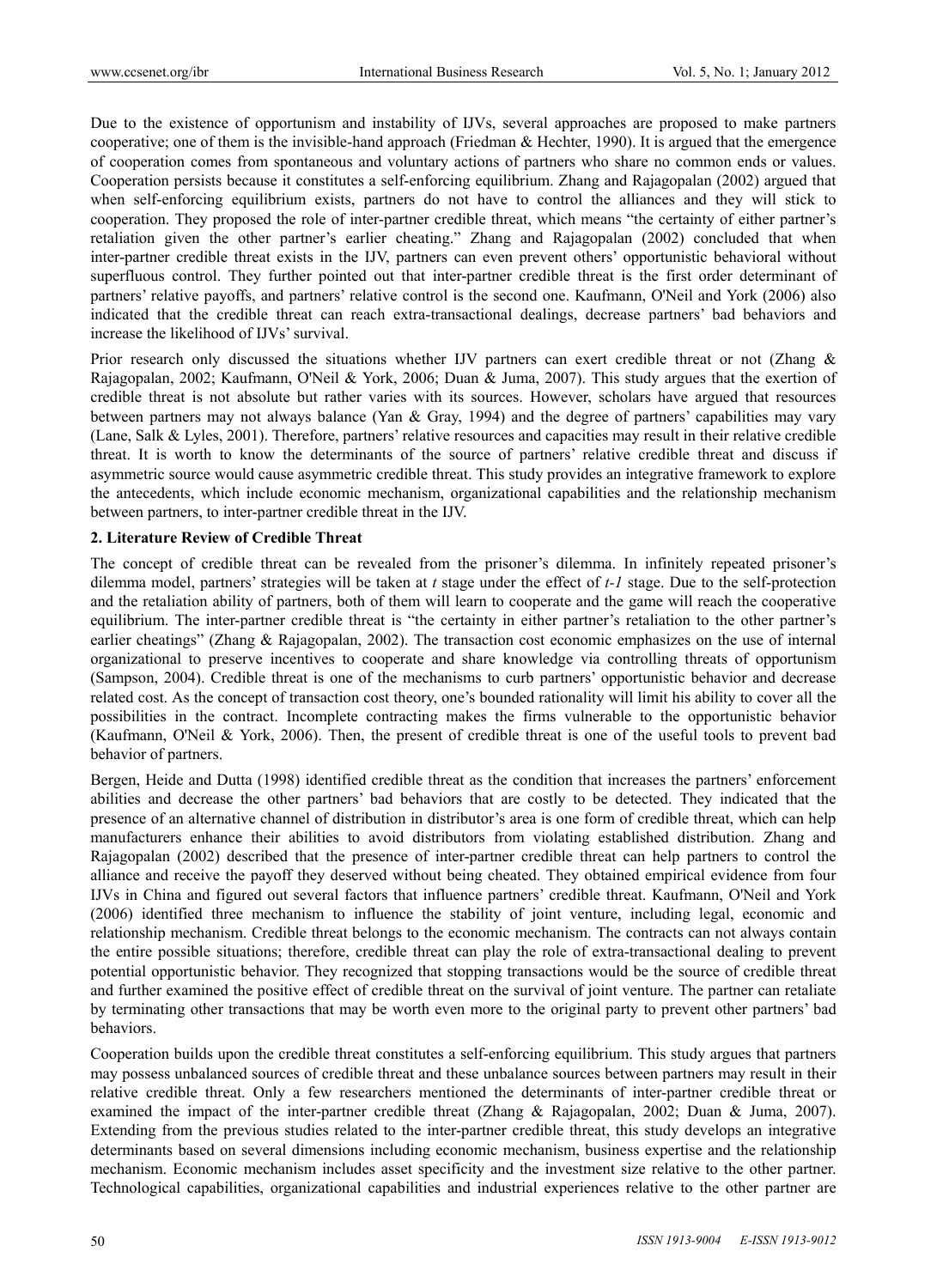involved in business expertise, while behavioral transparency, dependency and dominant management relative to the other partner are discussed in relationship mechanism.

## **3. Research Model and the Research Hypotheses**

## *3.1 The Relationship between Economic Mechanisms and The Relative Credible Threat*

## 3.1.1 Asset Specificity

Asset specificity refers to the nonrecoverable and nonredeployable investment (Williamson, 1991). The decision a firm makes to invest nonrecoverable assets in IJV is risky because these assets, like sunk cost, redeployed to alternative uses lose or decrease their original productive value (Parkhe, 1993; Williamson, 1991). Therefore, firms suffer great financial risk (Kaufmann, O'Neil & York, 2006). It will be costly for partners to terminate the cooperation because of the considerable switching cost. Owing to the potential loss of partners, high asset specificity represents the partners' credible commitment to the relationship and reduces the partners' opportunistic behavior (Parkhe, 1993; Kaufmann, O'Neil & York, 2006) and partners are locked into the relationship, creating an exit barrier (Lui& Ngo, 2005) and having no bargaining chips to threaten the other partners. They become loyal to the relationships and would not take horrible actions to destroy the team or even quit. There will be less credible threat the partners can exert on the others. Then, the dominant may force the other into making the bulk of the transaction-specific investment (Lonsdale, 2001). When the contribution of specific asset is asymmetric between partners, the partner who invests more specific asset may loss his bargaining power compared to other partners.

H1: The more specific asset one partner invests than the other, the less credible threat he can exert on the other partner.

## 3.1.2 Investment Size

Partner's investment in the IJV is an important financial source for IJV to operate. When the size of an IJV is large, it tends to be well diversified and is less likely to go bankrupt (Boateng, 2004). Large firms hold more resources than small and medium size firms (Beamish & Lee, 2003) and large ventures can operate more stably, leading to better performance. Capital investment represents a key indicator of firm size and it is argued that the size of the investment could lead to partner's bargaining power. The asymmetric investment size would bring asymmetric partners' bargaining power. Partners with more bargaining power could be more influential in the IJV, so they may exert more credible threat as a result.

H2: The more investment size one partner invests than the other, the more credible threat he can exert on the other partner.

## *3.2 The Relationship between Business Expertise and The Relative Credible Threat*

## 3.2.1 Organizational Capability

Organizational capability signifies a firm's ability to deploy resources, and to utilize resources for a desire end (Helfat & Peteraf, 2003). Firms with organizational capabilities have better ability to control and handle the operation of business. Therefore, firms have stronger control are more influential on the overall operation of IJV. Powerful control and influence can also show the powerful punishment in the IJV. Yan and Gray (2001) suggested that an IJV parent can increase its control to curb opportunism by its partners. Better organizational capabilities can make partners more powerful and influential to control the IJV, and thus exert stronger punishment on the other partners. Therefore, partners with better organizational capabilities than others can better expose the others on the threat of powerful punishment.

H3: The better organizational capabilities one holds than the other partner, the more credible threat he can exert on the other.

## 3.2.2 Technological Capability

Technological capability refers to "the ability to develop and design new product and process and upgrade knowledge about the physical world in unique ways" (Wang, Lo, Zhang, & Xue, 2006). Technology expertise is usually implicit in experiences and skills, firm-specific advantage (Lecraw, 1984). From the perspective of resource-based theory, capabilities, especially the technological skills, are hard to transfer and would bring forth competitive advantage for firms. Furthermore, many scholars have found the positive relationship between technological capabilities and business performance. Tsai (2004) identified technological capabilities as the most important determinant of a firm's productivity growth performance, which also had greater impact than other conventional factors, such as labors and physical capital. Wang et al. (2006) found that technological capabilities can increase a firm's ability to apply new external knowledge and directly result in better business performance and new product development performance. Once a partner contributes the key resources in the alliance and makes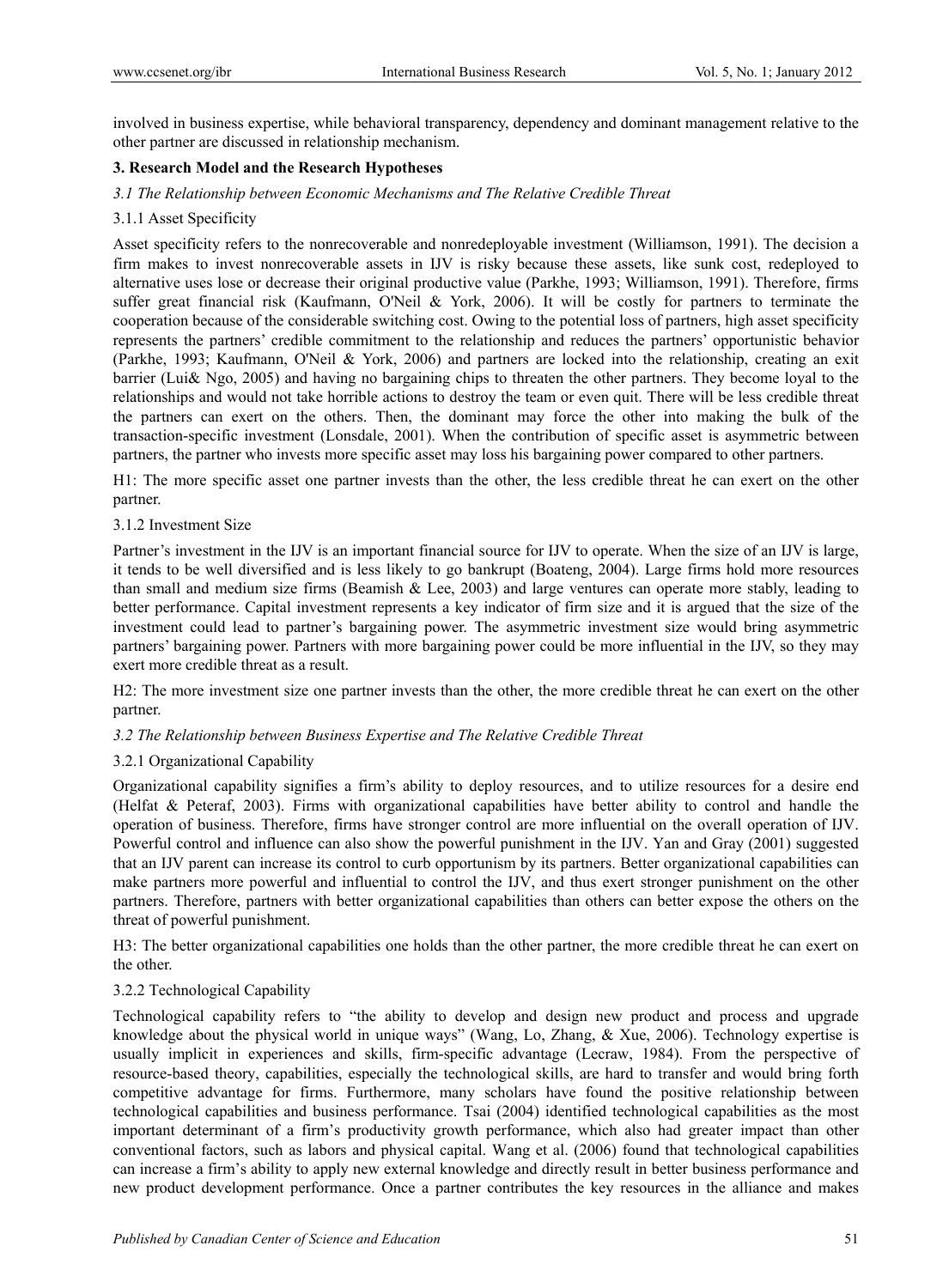profit, the firm becomes powerful in the JV because the other partners would respond to his requests to prevent the absence of critical resources (Pfeffer & Salanick, 1978). Therefore, a partner's technological capabilities will enhance his bargaining power. Yan and Gray (1994) found that the technological resources IJV partners bring to the table influenced the outcomes of the bargaining processes. Lecraw (1984) also argued that technology expertise was one of the sources of bargaining power which induces more control in the JV. The firm with more powerful technological capabilities will have more bargaining chips in the process of negotiation. The effects of actions the powerful partners take to punish the opportunistic behavior will be greater, so the threat they expose on the other partners will be quite influential. Therefore, if the contribution of technological capabilities is more asymmetric between partners, the bargaining power between partners would also be more unequal and the ability to exert credible threat would be more asymmetric.

H4: The more powerful technological capabilities one partner posses, the more credible threat one can exert on the other partner.

#### 3.2.3 Industrial Experience

Kumar (1995) pointed out that firms with industrial experiences have the resource of knowledge, skills and learning capacity. In competitive markets, firms with abundant industrial experiences can be more adaptive to gain new technology and skills quickly and have competitive advantages. Industrial experience represents their market familiarity and is helpful for new product success (Nerkar & Roberts, 2004). At the same time, industrial experience also represents the well-established important network with stakeholders and enterprises. Luo (1998) also indicated that partners' industrial experience demonstrated partners' history and strong background in the industry and often brought them good reputation and or high credibility in the market. Therefore, partners with long-length industrial experiences have their specific power and influence in the market. In addition, Luo (1997) found that partner's industrial experience had a significant effect on market growth and operation stability. Firms' accumulated experience and knowledge for years can better utilize proper methods to help the transaction be handled more efficiency and decrease operation cost. Base on these advantages, a firm with long-length industrial experiences can get certain bargaining power in alliances, and its network with other firms could be the punishment tool to avoid opportunistic behavior.

H5: The more industrial experiences one has than the other partner, the more credible threat he can exert on the other.

#### *3.3 The Relationship between Relationship Mechanisms And Partners' Relative Credible Threat*

#### 3.3.1 Low Dependency

Alliances are formed when organizations perceive that they cannot achieve their desired outcomes through markets or hierarchies and can represent a configuration of interdependencies (Oliver, 1990). When the dependence between firms is high, both of them are critical to each other and cannot operate alliances alone. Gill and Butler (2003) argued that inter-partner dependence is a necessary condition for collaboration. Hennart (1988) recognized that when inter-partner dependency is high, it reduces the need for internal control within a joint venture. Parties can not escape from the relationship. Consequently, their behaviors are easier to be under control. Dependence favors alliance stability and provides a motivation to act in a trustworthy manner or promote a desire to resolve any conflicts (Gill & Butler, 2003). However, if dependency is not symmetric between partners, the partner with lower dependency is more influential to the other because of his bargaining power. Therefore, when mutual dependency is more asymmetric, the partner with low dependency can exert more credible threat to the other.

H6: The more asymmetric between partners' dependency, the more credible threat one with less dependence can exert on the other.

#### 3.3.2 Behavioral Transparency

Behavioral transparency means "the speed and reliability with which alliance partners learn about each other's actions" (Parkhe, 1993). When partners can easily learn and realize each other's behavior, their behavioral transparency is high. Eggert and Helm (2003) recognized that one's transparency could be perceived from the other's lens and is based on the perception of the information exchange and of the important characteristics of the interaction partner. According to the transaction cost theory, impacted information and uncertainty would increase transaction cost, including searching and monitoring cost. Bendor, Kramer and Stout (1991) noted that noise would vastly cause the monitoring problem and also affected the effectiveness of transaction. Transparency can help minimize the uncertainty and the need to constantly search for information (Eggert & Helm, 2003). Parkhe (1993) suggested that partners' high behavioral transparency is helpful for cooperation. If one's behavior is very transparent, his behavior can be observed and monitored very directly and quickly; therefore, it decreases the transaction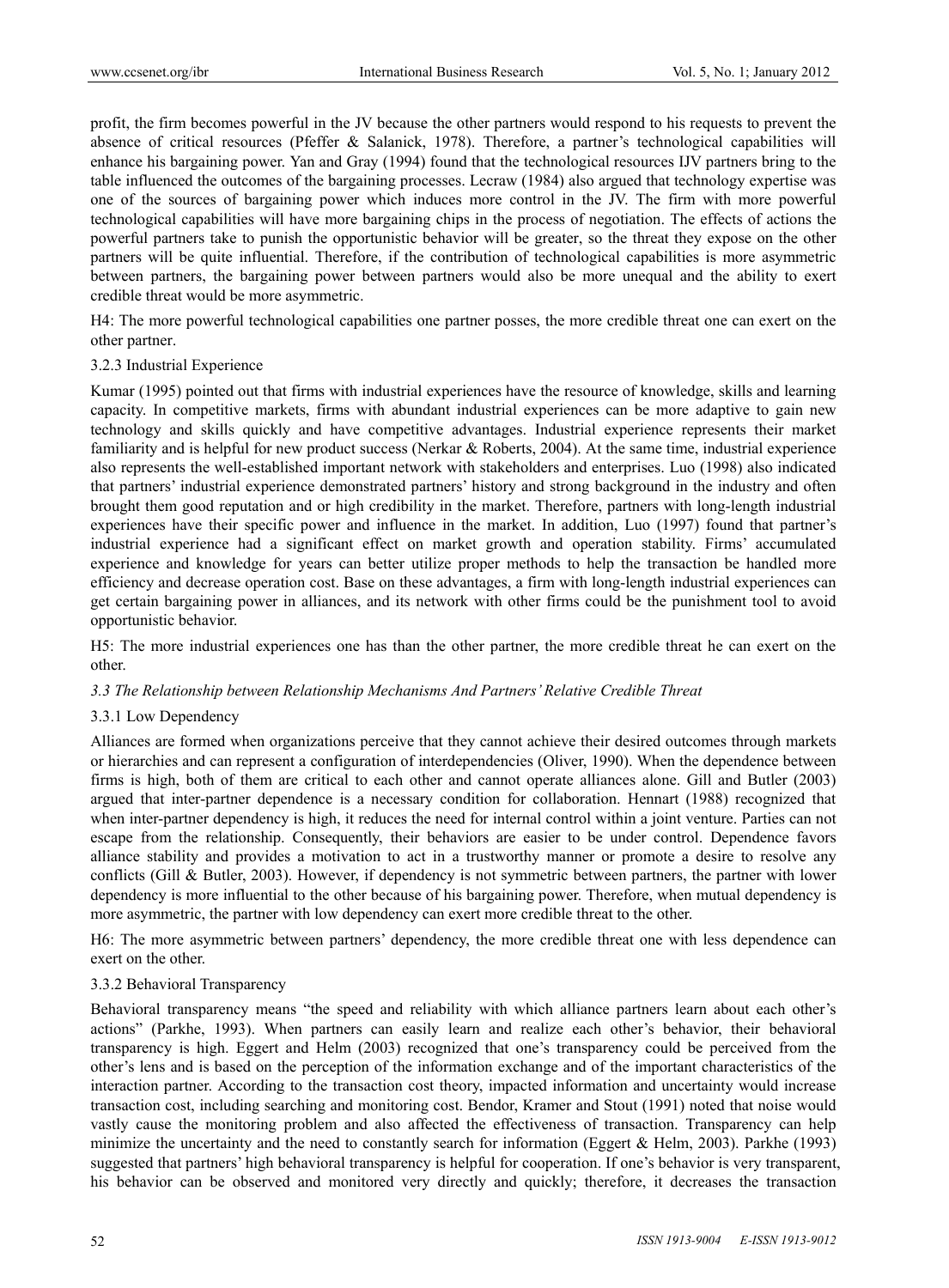obstacle and cost for the others and it is efficient for the other partners to take reactions and execute subsequent strategies. Therefore, if the opportunistic behavior occurs, the partner can exert his punishment or retaliation very efficiently. In other words, when one's behavior is very opaque, the other is hard to react in time because there is observation lag. Therefore, if the behavior transparency is equal between partners, both of them can exert their credible threat equally efficiently.

H7: The more asymmetric between partners' behavior transparency, the one with low behavior transparency can exert more credible threat.

## 3.3.3 Dominant Management

Joint ventures are always prone to high transaction costs because of inter-partner negotiation cost (Kaufmann, O'Neil and York, 2006). Partners in alliance are always seeking for individual goal instead of alliance's goal; therefore, it raises a lot of cost of time and energy for partners to negotiate. Dominant management structure can minimize coordination cost and hence outperforms IJVs who shared control (Killing, 1983). Partners' dominant management usually represents by their more relative equity shares (Kaufmann, O'Neil & York, 2006) or the share of management teams. The majority ownership may have greater power to detriment the other minority owner without negotiations (Yan & Zeng, 1999). Lu and Hebert (2005) claimed that ownership control refers to the ability to exercise authority and influence over the IJV's strategic and operational decisions, systems and methods (Anderson & Gatignon, 1986). Many scholars have agreed that dominant management is better to prevent partners' opportunism than shared control structure (Leraw, 1984; Killing, 1983; Ding, 1997), because firms with majority equity can utilize their legitimate authority to monitor operation of IJV and also punish the partners' bad behavior through voting rights. When the division of ownership is more asymmetric between partners, the dominator is more powerful to exert credible threat, which is stronger and more direct.

H8: The more dominant one's management is than the others, the more credible threat he can exert.

## **4. Methods**

## *4.1 Data Collection and The Sample*

Taiwanese companies engaging in IJV activities represent the population; the information was acquired from the website: http://newmops.tse.com.tw. As Burton and Saelens (1982) suggested, partners in the joint venture should possess at least 20% of equity shares. The study identified 419 eligible companies which engaged in IJV. After two mailing waves in 12 weeks, we received 52 responses, a 12.41% response rate. However, 12 responses were considered inappropriate as a result of incompleteness or over two partners in the partnership. Namely, 40 usable surveys were used to test our hypotheses. We tested these 40 usable responses for nonresponse bias by comparing early and late respondents; we find no evidence of nonresponse bias (Armstrong & Overton, 1977).

## *4.2 Measures*

Most of the questionnaire measurement items come from existing literature, anchored on seven-point Likert-type scales. Each questionnaire item of variables takes the form of comparison and the respondents are asked to compare the situation with his partner to understand the degree of difference between partners in IJV.

Regarding the dependent variable, we measure the inter-partner credible threat by asking whether the partner or the firm itself has ever taken opportunistic actions in this IJV, and whether the firm has relatively strong ability to punish the opportunistic behavior by the other partner when compared with the other partner. For the antecedents to inter-partner credible threat, we measure three dimensions which are economic mechanism, business expertise and relationship mechanism. We provide a detailed description of the measurement items in Table 1. Factor analysis (Hair, Anderson, & Tatham, 1998) and the internal reliability statistics (Nunnally & Bernstein, 1994) indicate a satisfactory level of content validity and reliability. Reliability values are all above 0.7.

## *4.3 Correlations and Hypothesis Tests*

We provide the description of the sample in Table 2 and the correlations among the variables in Table 3. Based on the research hypotheses, we develop the following regression equations:

 $C_i = \beta_0 + \beta_1$  asset specificity  $+\beta_2$  investment size  $+\beta_3$  organizational capabilities  $+\beta_4$  technological capabilities  $+\beta_5$ 

industrial experience +β<sub>6</sub> low dependency +β<sub>7</sub> behavioral transparency +β<sub>8</sub> dominant management +ε

Where Ci refers to inter-partner credible threat and ε represents random error. Regression analysis is used to measure the causality among variables and test the hypotheses. The result suggests that investment size in economic mechanism, technological capabilities in business expertise, and low dependency in relationship mechanism relate positively to credible threat. Therefore, Hypotheses 2, 3, and 6 are supported. In contrast, asset specificity in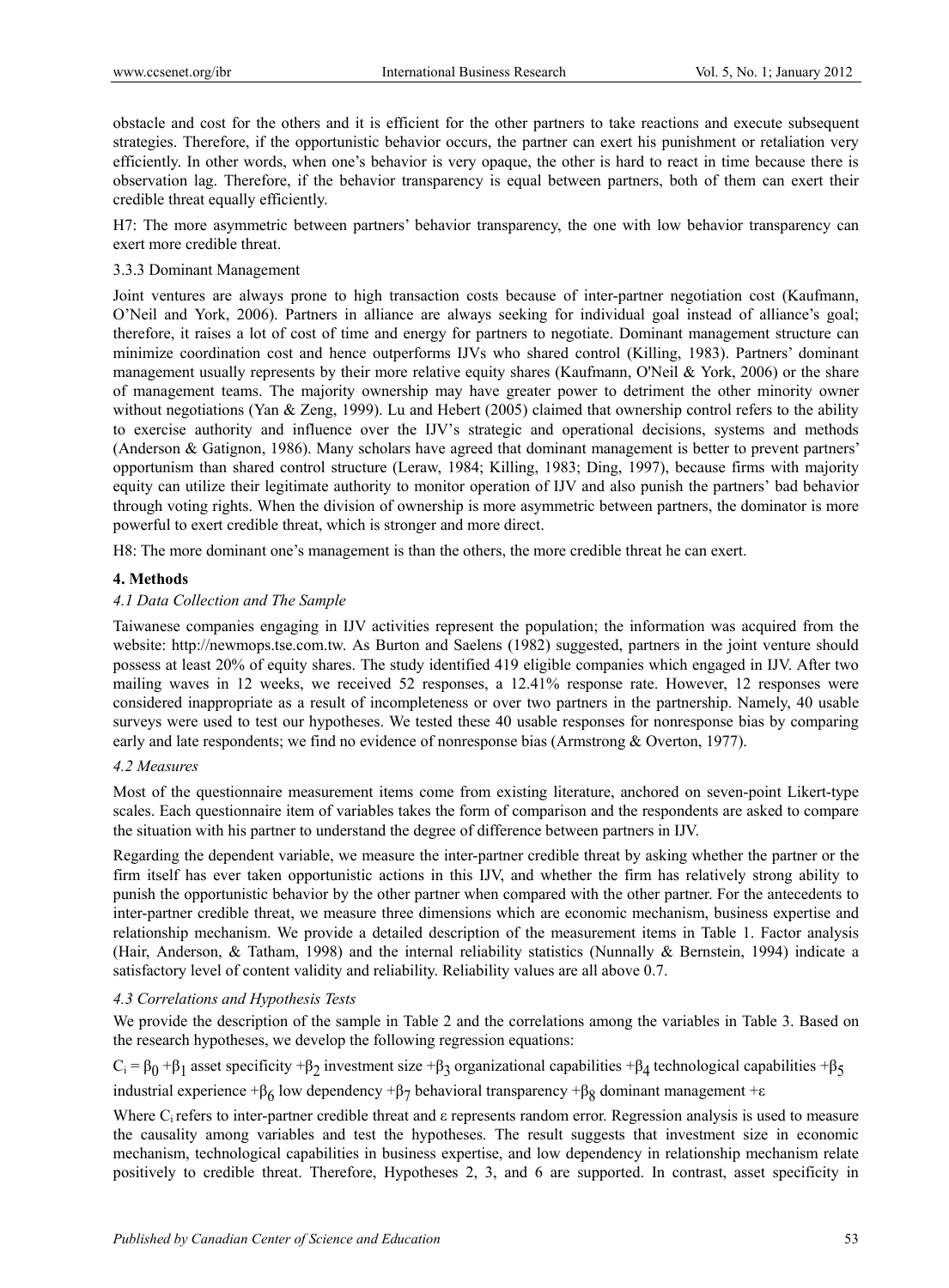economic mechanism, organizational capabilities and industrial experiences in business expertise, and behavioral transparency and dominant management in relationship mechanism are not influential. Namely, Hypotheses 1, 4, 5, 7, and 8 are not supported.

## **5. Discussion**

Investment size has a positive and significant effect on partners' relative credible threat entails that when a firm invests more capital compared to the other partner, the firm will be more powerful to exert his credible threat. The capital invested in the IJV makes the partner influential, turning to credible threat to avoid self-interest behavior. Financial assistance is substantiated to be the importance source of bargaining power and credible threat. Financial retaliation is helpful to punish bad behaviors per se.

Zhang and Rajagopalan (2002) found that the small local China partner can not exert credible threat to punish the opportunistic behavior of the Japanese partner because of the strategic importance of the specific asset investment. However, the result shows that asset specificity has a positive but not significant effect on partners' relative credible threat. The reason might be that firms with high specific investment have the sense of self-protection and would tend to use legal mechanism (e.g., contractual agreement) to avoid the perception of opportunistic behavior of partners. Legal protection is more important than mutual threat. As Table 2 depicts, 70% of the respondents indicate that they have five cooperative years with their partner before the IJV. The other possible reason might be that the partners have trust between each other. Since the asset specificity is the nonrecoverable and nonredeployable investment (Williamson, 1991), the investment of asset specificity represents their "credible commitment." The existence of trust would make firms to form alliances and invest their nonrecoverable asset. Therefore, the sense of trust makes credible threat less important. Partners might think it is not necessary to exert credible threat.

Technological capability is proved to have a positive effect on partners' relative credible threat. The result is in accordance with Zhang and Rajagopalan's (2002) finding which indicated that technological capability is one of the sources of credible threat between partners. The other two variables, organizational capabilities and industrial experiences, produce insignificant effects. Technology know-how tends to be the stronger weapon in IJV credible threat than the management, process know-how and experience. Overall, business expertise has been viewed as the important source of bargaining power; however, the results show that not all of the bargaining chips can turn to be the punishing tool and prevent partners' opportunistic behaviors. The possible reasons come from the external and internal environment, such as contractual rigidity, trust and partners' subjective will. On the other hand, due to the contractual rigidity, partners' specific abilities are required to execute under the contractual stipulations.

Abundant research indicated that the relationship between partners in an IJV is considered crucial. According to the relationship mechanism, low dependency is proved to have a positive effect on inter-partner credible threat. A less dependent partner tends to be more flexible and self efficient in a collaboration. On the other hand, it also indicates that a highly dependent firm will stick to the cooperation, making the firm less powerful in negotiation.

Finally, dominant management and behavioral transparency are not influential. The problem is that in the absence of an historical relationship between the partners, in which trust has been developed, determining a potential partners' inclination toward opportunism is reduced. As noted above in Table 2, 70% of the respondents indicate that they have more than five years of cooperation with their partners before the IJV and 60% of the respondents reveal that their IJV experience with partners are more than five years. Trust reduces the problem for a party to signal to its partner. The level of perceived trust instead of transparency should lessen the need for costly mechanisms to guard against opportunism. IJVs are prone to high transaction costs due to inter-partner negotiations. Costs arise from the time and energy involved in frequent negotiations and co-management conflict. The effect of dominant management is mixed (Choi & Beamish, 2004). The detrimental impact of inter-partner negotiation can be reduced by agreeing to decide the responsibility in advance, regardless of dominant or shared management. In addition, partners might not punish every opportunistic behavior in the IJV as long as such behavior would not be too serious to make IJV unstable. In partners' toleration zone, firm might reduce the conflict and negotiation in management. The exertion of punishment might cost time, efforts and even cause possible losses.

## **6. Conclusion**

In this study, we identify the criteria of credible threat and explore if asymmetric source would cause partners' relative credible threat. We found some implications. First, credible threat is dynamic. It is argued that the main source of credible threat is derived from partners' bargaining power. As Yan and Gray (1994) discussed, bargaining power is dynamic and transferrable. The power of bargainer will differ when internal and external environment change. It is suggested that a firm needs to enhance its capabilities to maintain its influence and importance in the alliance. Second, firms should enhance their input of critical and imperfect imitable resources. As our results show, firms with technology capability and large investment size relative to the other partner have positive influence on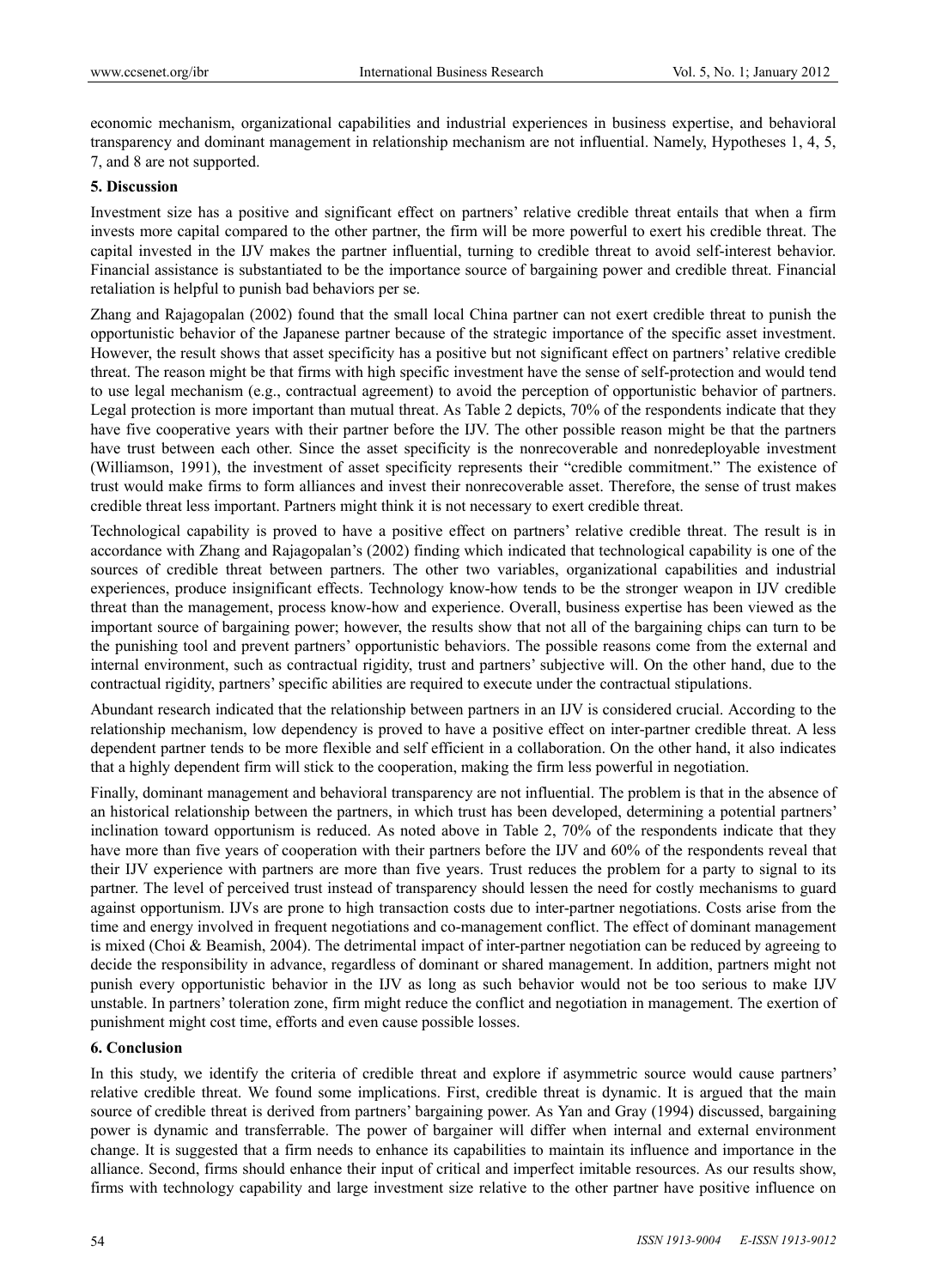their relative inter-partner credible threat. More monetary investment makes IJV diversified and stable (Boateng, 2004). Therefore, the size of investment can enhance partners' position in the IJV and better control the alliances (Steensma & Lyles, 2000). A firm with dominant investment size becomes the source of inter-partner credible threat and has control over the IJV. Thus, enhancing the input of critical and imperfect imitable resources (e.g., capital and technology) can be the tool to threaten and punish the opportunistic partners. Third, firms need to keep the contract specific and contingent. It is argued that one of the reason partners are unable to exert their credible threat is because of contractual incompleteness and rigidity. Thus, it is suggested that the relational contract should be as completive as possible. Finally, firms should choose their partners carefully before the cooperation. Firms may not always monitor and punish their partners' opportunistic behaviors, even if they have the inter-partner credible threat to their partners. For corporations, searching new partners might be more annoying, incurring time, effort and switching cost. Therefore, firms tend to tolerate partners' opportunistic behaviors, as long as the opportunistic behavior would not cause too much loss.

Certain limitations are of note in this study. First, the low response rate and small sample size represent the major limitation. Apparently, the small sample size impedes generalization of the results. Second, we did not control extraneous effects in this study. Likewise, the study assumes normality, linearity, independence of error term, free from multicollinearity, etc in the regression analysis; these assumptions need further confirmation. Particularly, this study is the first to attempt to test the antecedents to inter-partner credible threat. Prior research largely focuses on the IJV's survival or payoff under inter-partner credible threat. Thus, future studies exploring other factors affecting inter-partner credible threat and/or considering the IJV's performance are suggested.

## **References**

Anderson, E., & Gatignon, H. (1986). Modes of entry: a transaction cost analysis and propositions. *Journal of international Business Studies*, 17(3), 1-26. http://dx.doi.org/10.1057/palgrave.jibs.8490432

Armstrong, J. S., & Overton, T. S. (1977). Estimating non-response bias in mailing surveys. *Journal of Marketing Research*, *14 (August),* 396-402. http://dx.doi.org/10.2307/3150783

Beamish, P. W., & Lee, C. (2003). The Characteristics and Performance of Affiliates of Small and Medium-Size Multinational Enterprises in an Emerging Market. *Journal of International Entrepreneurship*, 1(1), 121-134. http://dx.doi.org/10.1023/A:1023223424789

Beamish, P. W., & Jung, J. C. (2005). The performance and survival of joint ventures with parents of asymmetric size. *Management International*, 10(1), 19-30. http://cat.inist.fr/?aModele=afficheN&cpsidt=17555819

Bendor, J., Kramer, R. M., & Stout, S. (1991). When in doubt? Cooperation in a noisy prisoner's dilemma. *Journal of Conflict Resolution*, 35(4), 691-719. http://dx.doi.org/10.1177/0022002791035004007

Bergen, M., Heide, J. B., & Duta, S. (1998). Managing gray markets though tolerance of violations: a transaction cost. *Managerial and Decision Economics*, 19(3), 157-165. https://www.csom.umn.edu/Assets/71546.pdf.

Blodgett, L. (1992). Factors in the instability of international joint ventures: an event history analysis. *Strategic Management Journal*, 13(6), 127-135. http://dx.doi.org/10.1002/smj.4250130607

Boateng, A. (2004). Determinants of capital structure - Evidence from international joint ventures in Ghana. *International Journal of Social Economic*, 31(1/2), 56-66. http://dx.doi.org/10.1108/03068290410515411

Burton, F. N., & Saelens, F. H. (1982). Partner choice and linkage characteristics of International Joint Ventures in Japan: an exploratory analysis of the inorganic chemicals sector. *Management International Review*, 2(22), 1-21. http://www.jstor.org/pss/40227632.

Choi, C., & Beamish, P. W. (2004). Split management control and international joint venture performance. *Journal of International Business Studies*, 35(3), 201-215. http://dx.doi.org/10.1057/palgrave.jibs.8400078

Day, G. S., (1994). The capabilities of the market-driven organization. *Journal of Marketing*, 58, 37-52. http://www.jstor.org/stable/1251915.

Delios, A., & Beamish, P. W. (1999). Ownership strategy of Japanese firms: transactional, institutional and experience influences. *Strategic Management Journal*, 20(10), 915-933. http://dx.doi.org/10.1002/(SICI)1097-0266(199910)20:10<915::AID-SMJ51>3.0.CO;2-0.

Ding, D. Z. (1997). Control, Conflict, and Performance: a study of US-Chinese joint ventures. *Journal of International Marketing*, 5(3), 31-45. http://www.scopus.com/record/display.url?eid=2-s2.0-0002744218&origin=inward&txGid=HPM2y30t-rOoRYJGEJ du1nh%3a2.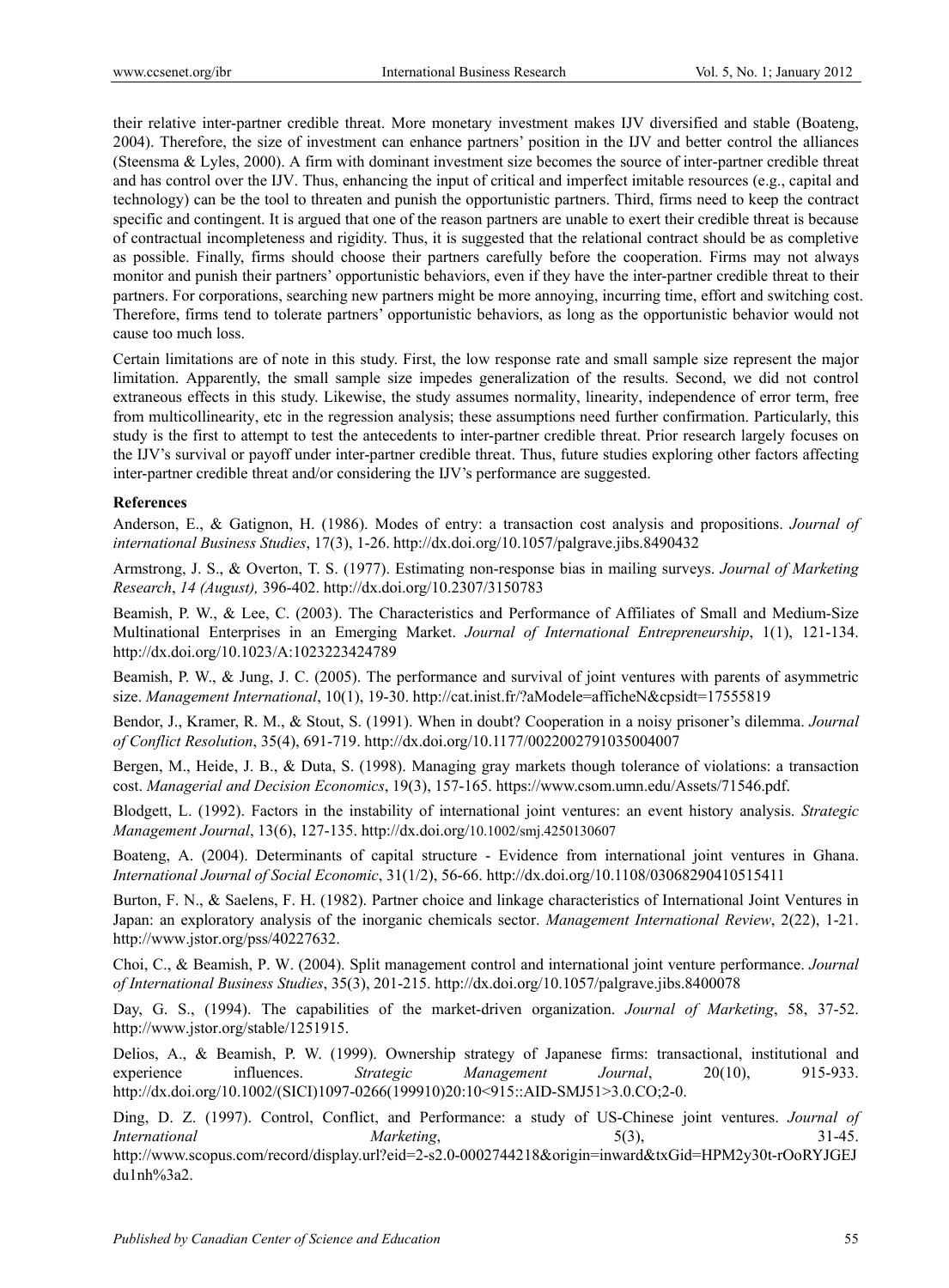Duan, J., & Juma, N. (2007). Inter-partner credible threat and the survival of U.S.-China joint ventures. *Journal of Business Strategies*, 24(1), 91-104.

http://www.freepatentsonline.com/article/Journal-Business-Strategies/165017898.html.

Eggert, A., & Helm, S. (2003). Exploring the Impact of relationship transparency on business relationships: A cross-sectional study among purchasing managers in Germany. *Industrial Marketing Management*, 32(2), 101-108. http://dx.doi.org/10.1016/S0019-8501(02)00224-9

Frazier, G.. L. (1983). On the Measurement of Interfirm Power in Channels of Distribution. *Journal of Marketing Research*, 20(2), 158-166. http://www.jstor.org/stable/3151682.

Freeman, R. E. (1987). Review of the economic institutions of capitalism by O. E. Williamson. *Academy of management Review*, 12, 385-387.

http://connection.ebscohost.com/c/book-reviews/4308003/economic-institutions-capitalism.

Frideman, D., & Hechter, M. (1990). *The comparative advantage of rational choice theory. In G. Ritzer, Frontiers of social theory*. The New York: Columbia University Press.

Ganesan, S. (1994). Determinants of long-term orientation in buyer-seller relationships. *Journal of Marketing*, 58, 1-19. http://www.jstor.org/stable/1252265.

Gill, J., & Butler, R. (2003). Managing Instability in Cross-Cultural Alliances. *Long Range Planning*, 36(6), 543-563. http://dx.doi.org/10.1016/j.lrp.2003.08.008

Gulati, R., Khanna, T., & Nohria, N. (1994). Unilateral Commitment and the importance of Process in Alliances. *Sloan Management Review*, 35(3), 61-69. http://search.proquest.com/docview/224964530.

Hair, J., Anderson, R., & Tatham, R. (1998). *Multivariate data analysis*. Englewood Cliffs, NJ: Prentice-Hall.

Helfat, C. E., & Peteraf, M. A. (2003). The dynamic resource-based view: capability lifecycles. *Strategic Management Journal*, 24(10), 997-1010. http://dx.doi.org/10.1002/smj.332

Hennart, J. (1988). A Transaction costs theory of equity joint venture. *Strategic Management Journal*, 9(4), 361-374. http://dx.doi.org/10.1002/smj.4250090406

Kaufmann, J., O'Neill, H. M., & York, A. S. (2006). The impact of structural prescriptions on joint venture survival. *American Journal of Business*, 21(2), 43-60. http://dx.doi.org/10.1108/19355181200600009

Killing, J. P. (1983). *Strategies for Joint venture Success*. New York: Praeger Publishers.

Kumar, B. N. (1995). Partner-selection criteria and success of technology transfer: A Model based on learning theory applied to the case of Indo-German technical collaborations. *Management International Review*, 35(1), 65-78. http://www.jstor.org/stable/40228296

Lado, A., Boyd, N. G., & Wright, P. (1992). A competency-based model of sustainable competitive advantage: toward a conceptual integration. *Journal of Management*, 18(1), 77-91. http://dx.doi.org/10.1177/014920639201800106

Lane, P., Salk, J. E., & Lyles, M. A. (2001). Absorptive capacity, Learning and Performance in International Joint ventures. *Strategic Management Journal*, 22(12), 1139-1161. http://dx.doi.org/10.1002/smj.206

Lecraw, D. J. (1984). Bargaining power, ownership, and profitability of transnational corporations in developing countries. *Journal of International Business Studies*, 15, 27-43. http://www.jstor.org/pss/154555.

Lin, X. (2004). Determinations of culture adaptation in Chinese-U.S. joint venture. *Cross Cultural Management: An International Journal*, 11(1),35 – 47. http://dx.doi.org/10.1108/13527600410797738

Lonsdale, C. (2001). Lock-in to Supplier Dominance: On the Dangers of Asset specificity for the Outsourcing Decision. *Journal of Supply Chain Management*, 37(2), 22-27. http://www.freepatentsonline.com/article/Journal-Supply-Chain-Management/75142125.html.

Lu, J. W., & Hebert, L. (2005). Equity control and the survival of international joint ventures: a contingency approach. *Journal of Business Research*, 58, 736-745. http://dx.doi.org/10.1016/j.jbusres.2003.08.012

Lui, S. S., & Ngo, H. (2005). The influence of structural and process factors on partnership satisfaction in interfirm cooperation. *Group Organization Management*, 30(4), 378-397, http://dx.doi.org/10.1177/1059601103259113

Luo, Y. (1997). Partner selection and venturing success: the case of joint venture with firms in the People's Republic of China. *Organization Science*, 8(6), 648-662. http://www.jstor.org/stable/2635161

Luo, Y. (1998). Joint venture success in China: how should we select a good partner? *Journal of World Business*,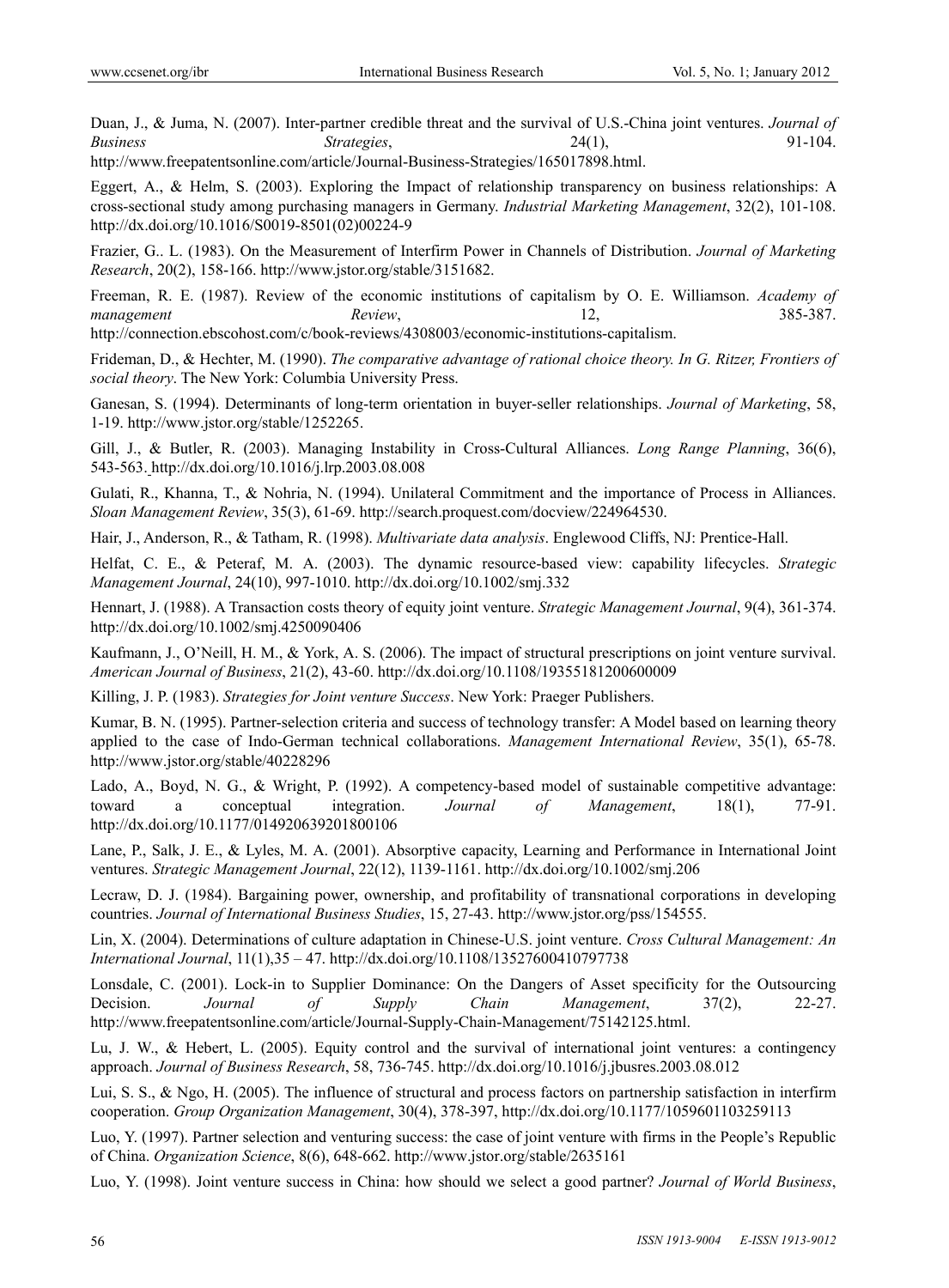33(2), 145-166. http://dx.doi.org/10.1016/S1090-9516(98)90003-7

Madhok, A. (2006). How much does ownership really matter? Equity and trust relations in joint venture relationships. *Journal of International Business Studies,* 37(1), 4-11. http://dx.doi.org/10.1057/palgrave.jibs.8400182

Meschi, P. (2005). Environmental uncertainty and survival of international joint venture: the case of political and economic risk in emerging countries. *European Management Review*, 2, 143-152. http://dx.doi.org/10.1057/palgrave.emr.1500037

Nerkar, A., & Roberts, P. W. (2004). Technological and product-market experience and the success of new product introductions in the pharmaceutical industry. *Strategic Management Journal*, 25(8/9), 779-799. http://dx.doi.org/10.1002/smj.417

Nunnally, J. C., & Bernstein, I. H. (1994). *Psychometric theory*. (3rd ed.) New York: McGraw-Hill.

Oliver, C. (1990). Determinants of inter-organizational relationship: Integrat. *The Academy of Management Review*, 15(2), 241-265. http://www.jstor.org/pss/258156.

Parkhe, A. (1993). Strategic alliance structuring: a game theoretic and transaction cost examination of interfirm cooperation. *Academy of Management Journal*, 36(4), 794-829. http://www.jstor.org/pss/256759.

Pearce, R. J. (1997). Toward understanding joint venture performance and survival: a bargaining and influence approach to transaction cost theory. *Academy of Management Review*, 22(1), 203-225. http://www.jstor.org/pss/259229.

Pfeffer, J., & Salanick, G. R. (1978). *The external control of organization*. New York: Harper and Row.

Sampson, R. C. (2004). Organizational choice in R&D alliances: knowledge-based and transaction cost perspectives. *Managerial and Decision Economics*, 25, 421-436. http://dx.doi.org/10.2139/ssrn.424100

Saxton, T. (1997). The effects of partner and relationship characteristics on alliance outcomes. *Academy of Management Journal*, 40(2), 443-461. http://www.jstor.org/pss/256890

Steensma, H. K., & Lyles, M. A. (2000). Explaining IJV survival in a transitional economy through social exchange and knowledge-based perspectives. *Strategic Management Journal*, 21(8), 831-851. http://dx.doi.org/10.1002/1097-0266(200008)

Teece, D. J., Pisano, G., & Shuen, A. (1997). Dynamic capabilities and strategic management. *Strategic Management Journal*, 18(7), 509-533. http://dx.doi.org/10.1002/(SICI)1097-0266(199708)

Tsai, K. (2004). The impact of technological capability on firm performance in Taiwan's electronics industry. The *Journal of High Technology Management Research*, 15(2), 183-195. http://dx.doi.org/10.1016/j.hitech.2004.03.002

Wang, Y., Lo, H., Zhang, Q., & Xue, Y. (2006). How technological capability influences business performance: an integrated framework based on the contingency approach. *Journal of Technology Management in China*, 1(1), 27-52. http://dx.doi.org/10.1108/17468770610642740

Williamson, O.E. (1985). *The Economic Institutions of Capitalism*. New York: Free Press.

Williamson, O. E. (1991). *Markets and Hierarchies*. New York: Free Press.

Yan, A., & Gray, B. (1994). Bargaining power, management control, and performance in United States-China joint venture: a comparative case study. *Academy of Management Journal*, 37(6), 1478-1517. http://dx.doi.org/10.2307/256796

Yan, A., & Gray, B. (2001). Negotiating control and achieving performance in international joint ventures: a conceptual model. *Journal of International Management*, 7(4), 295-315. http://dx.doi.org/10.1016/S1075-4253(01)00049-7

Yan, A., & Zeng, M. (1999). International joint venture instability: a critique of previous research, a reconceptualization, and directions for future research. *Journal of International Business Studies*, 30(2), 397-414. http://dx.doi.org/10.1057/palgrave.jibs.8490076

Zhang, Y., & Rajagopalan, N. (2002). Inter-partner credible threat in international joint venture: an infinitely repeated prisoner's dilemma model. *Journal of International Business Studies*, 33(3), 457-478. http://dx.doi.org/10.1057/palgrave.jibs.8491026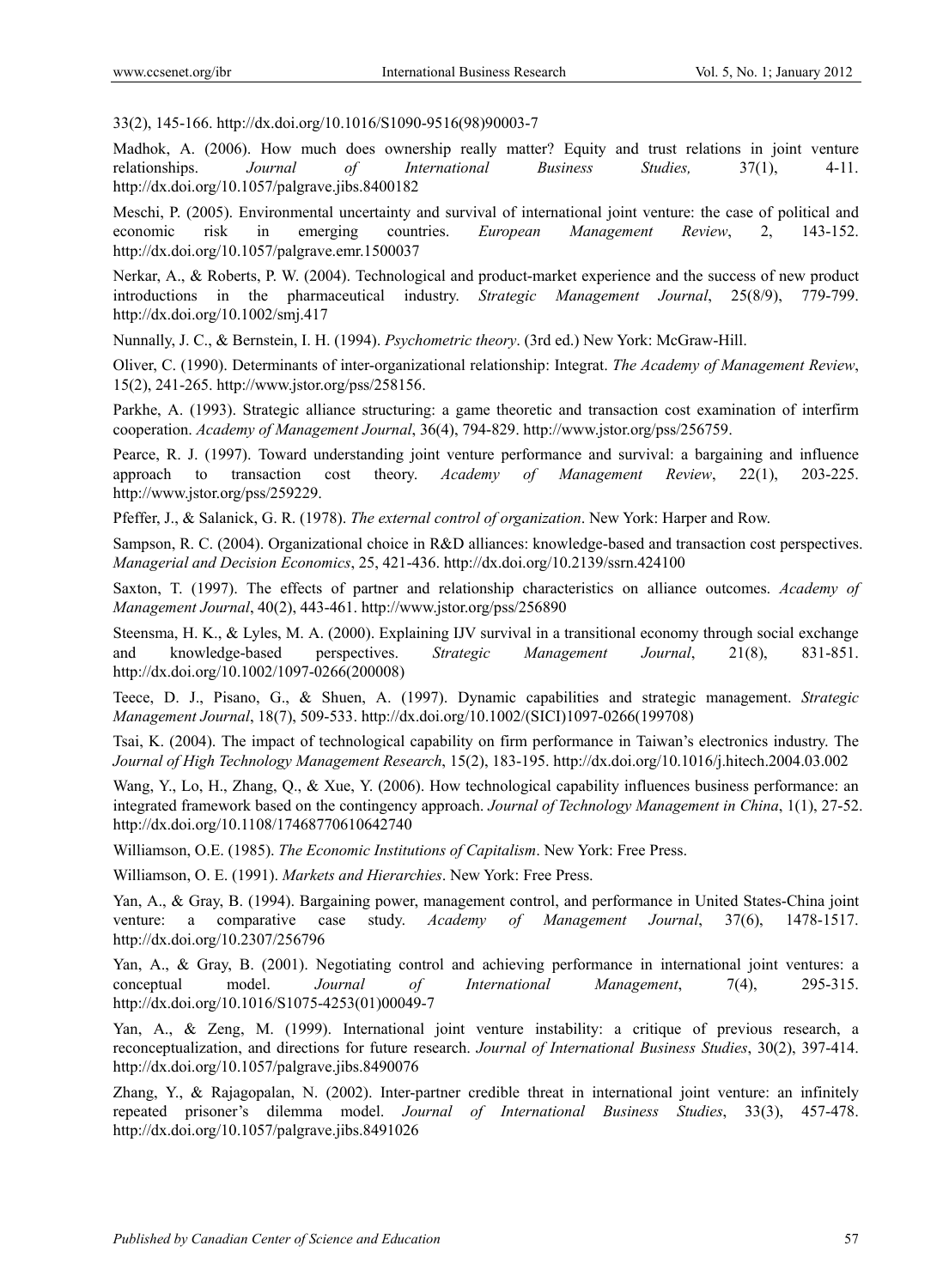| Variables              | Operational definition                            | Ouestionnaire items                                  | Reference      |
|------------------------|---------------------------------------------------|------------------------------------------------------|----------------|
| Economic mechanism     |                                                   |                                                      |                |
| Asset -specificity     | The degree to which an asset can be redeployed to | 1. degree to change firms' way of wording to suit    | Delios         |
|                        | alternative uses and by alternative users without | needs of IJV                                         | &Beamish.      |
|                        | sacrifice of productive value.                    | 2. degree to investment in time and effort for this  | 1999;          |
|                        |                                                   | project                                              | Lui & Ngo,     |
|                        |                                                   | 3. degree they waste knowledge concerning each       | 2005           |
|                        |                                                   | other's methods of operation if partners decided to  |                |
|                        |                                                   | stop working with each other                         |                |
|                        |                                                   | 4. advertising intensity                             |                |
|                        |                                                   | 5. R & D intensity                                   |                |
| Investment size        | Partners' relative capital amount of investment   | total capital amount of investment relative to the   |                |
|                        |                                                   | other partner                                        |                |
| Business expertise     |                                                   |                                                      |                |
| Organizational         | Organizational and managerial process             | 1. managerial competencies                           | Teece et. al.  |
| capability             |                                                   | 2. knowledge and skills of employees                 | 1997           |
|                        |                                                   | 3. firm climate                                      |                |
|                        |                                                   | 4. organizational structure                          |                |
|                        |                                                   | 5. coordination                                      |                |
|                        |                                                   | 6. strategic planning                                |                |
|                        |                                                   | 7. ability to attract creative employees             |                |
| Technological          | those that develop and produce technology         | 1. technology development capabilities               | Day .1994:     |
| capability             |                                                   | 2. manufacturing processes                           | Lado et        |
|                        |                                                   | 3. new product development capabilities              | al., 1992      |
|                        |                                                   | 4. technological capabilities                        |                |
|                        |                                                   | 5. manufacturing and plant equipment                 |                |
| Industrial             | IJV industrial experience                         | partners' industrial involving years relative to the |                |
| experience             |                                                   | other partner                                        |                |
| Relationship mechanism |                                                   |                                                      |                |
| Low dependency         | Partner's need to maintain the alliance           | 1. firm has strong power than the other partner      | Lin, 2004      |
|                        | relationship with the other to achieve desired    | 2. firm has strong influence than the other partner  | Ganesan, 1994  |
|                        | goals                                             | 3. Reliance or the dependency on the partner         |                |
|                        |                                                   | (reverse coded)                                      |                |
| Behavioral             | the speed and reliability with which alliance     | 1. Information source.                               | Parkhe, 1993   |
| transparency           | partners learn about each other's actions         | 2. Information accuracy.                             |                |
|                        |                                                   | 3. Speed to get information.                         |                |
| Dominant               | the division of equity between partners           | the division of equity shares and the top            | Blodgett, 1992 |
| management             |                                                   | management team with the other partner               |                |

|  | Table 1. Variable Operational Definition, Questionnaire Items |  |
|--|---------------------------------------------------------------|--|
|--|---------------------------------------------------------------|--|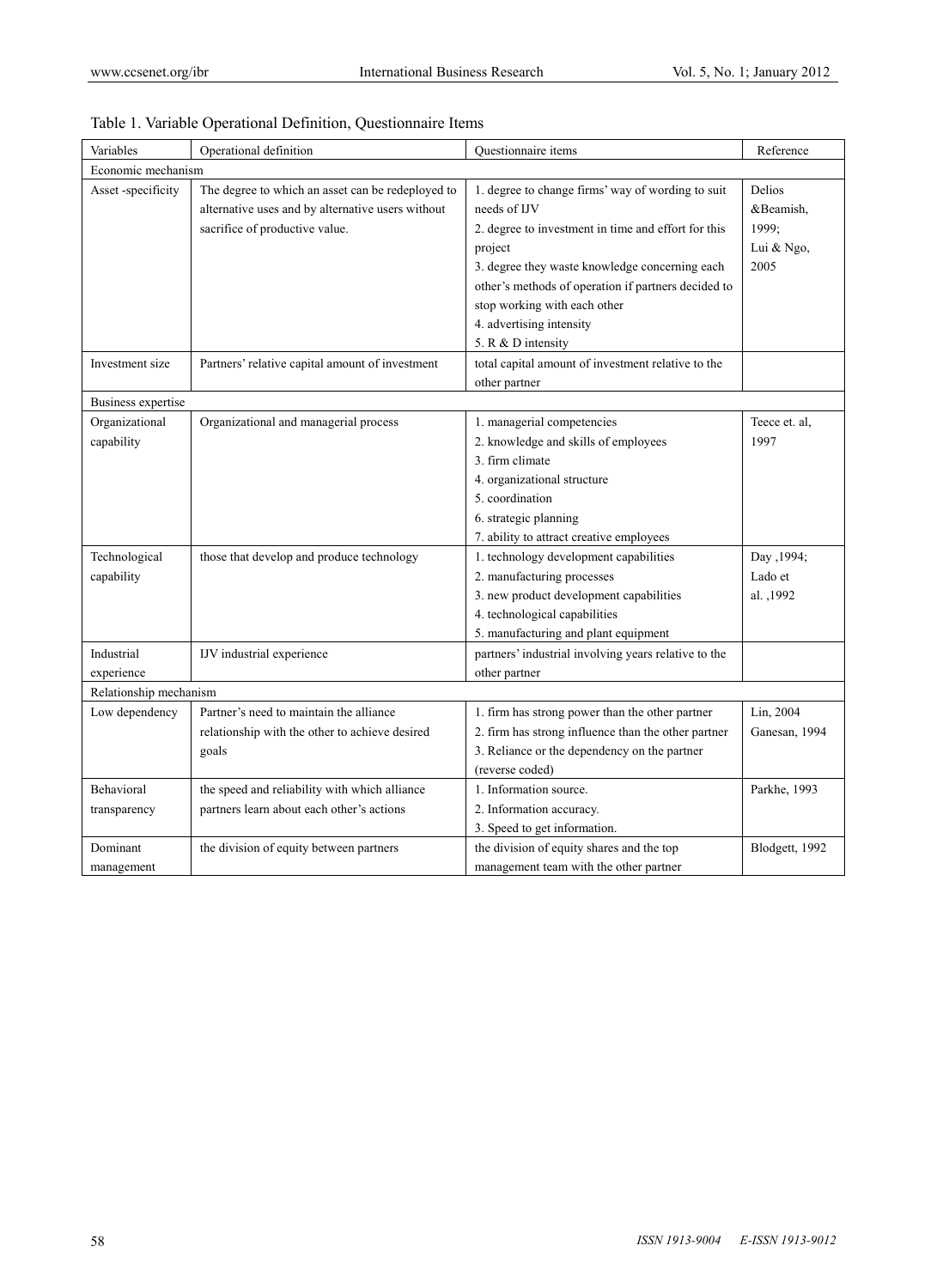| Variables                    | Classification   | Frequency | Percent $(\% )$ | Cumulative percent |
|------------------------------|------------------|-----------|-----------------|--------------------|
| Amount of capital investment | Below 2 billion  | 20        | 50%             | 50%                |
|                              | 2-6 billion      | 10        | 25%             | 75%                |
|                              | 6-10billion      | 2         | $5\%$           | 80%                |
|                              | Over 10 billion  | 8         | 20%             | 100%               |
| Total profit                 | Below 2 billion  | 10        | 25%             | 25%                |
| (last year)                  | 2-6 billion      | 15        | 37.5%           | 62.5%              |
|                              | 6-10billion      | 3         | 7.5%            | 70%                |
|                              | Over 10 billion  | 12        | 30%             | 100%               |
| Number of employee           | Below 1000       | 26        | 65%             | 65%                |
|                              | 1000-2000        | 5         | 12.5%           | 77.5%              |
|                              | 2000-3000        | 4         | 10%             | 87.5%              |
|                              | <b>Over 3000</b> | 5         | 12.5%           | 100%               |
| Years of firms               | Below 15 years   | 4         | 10%             | 10%                |
|                              | $15-25$ years    | 4         | 10%             | 20%                |
|                              | Over 25 years    | 32        | 80%             | 100%               |
| Years of investment overseas | Below 15 years   | 25        | 62.5%           | 62.5%              |
|                              | $15-25$ years    | 11        | 27.5%           | 90%                |
|                              | Over 25 years    | 4         | 10%             | 100%               |
| Years of IJV                 | Below 5 years    | 16        | 40%             | 40%                |
|                              | 5-15 years       | 21        | 52.5%           | 92.5%              |
|                              | $15-25$ years    | 3         | 7.5%            | 100%               |
| Partners' cooperative years  | Below 5 years    | 12        | 30%             | 30%                |
| (Before IJV)                 | $5-15$ years     | 16        | 40%             | 70%                |
|                              | $15-25$ years    | 4         | 10%             | 80%                |
|                              | Over 25 years    | 8         | 20%             | 100%               |

## Table 2. Description of the sample

Table 3. Pearson correlation Analysis Result

| Variables                      | Mean  | S.D.  |                |                   | 3       | 4       | 5       | 6                 |                   | 8    |
|--------------------------------|-------|-------|----------------|-------------------|---------|---------|---------|-------------------|-------------------|------|
| 1. Asset Specificity           | 4.112 | 1.168 |                |                   |         |         |         |                   |                   |      |
| 2. Investment Size             | 2.775 | 2.455 | $-467^{\circ}$ |                   |         |         |         |                   |                   |      |
| 3. Organizational Capabilities | 5.329 | 0.964 | .014           | .082              |         |         |         |                   |                   |      |
| 4. Technological Capabilities  | 4.38  | 1.722 | .024           | $-.087$           | .062    |         |         |                   |                   |      |
| 5.Industrial Experience        | 3.025 | 2.496 | $-.132$        | .341 <sup>b</sup> | .122    | .094    |         |                   |                   |      |
| 6. Low Dependency              | 4.575 | 1.408 | $-.005$        | $-.012$           | .021    | .058    | .176    |                   |                   |      |
| 7. Behavior Transparency       | 4.7   | 1.4   | .02            | .057              | $-.039$ | $-.034$ | $-.106$ | $-.053$           |                   |      |
| 8. Dominant Management         | 1.675 | 2.566 | $-.087$        | .043              | .079    | .246    | .051    | .369 <sup>b</sup> | .333 <sup>a</sup> |      |
| 9. Credible Threat             | 4.175 | 1.708 | $-.145$        | $.372^b$          | .14     | .285    | .106    | .38 <sup>b</sup>  | .161              | .267 |

Note:  $\degree$  P<.10;  $\degree$  P<.05;  $\degree$  P<.01